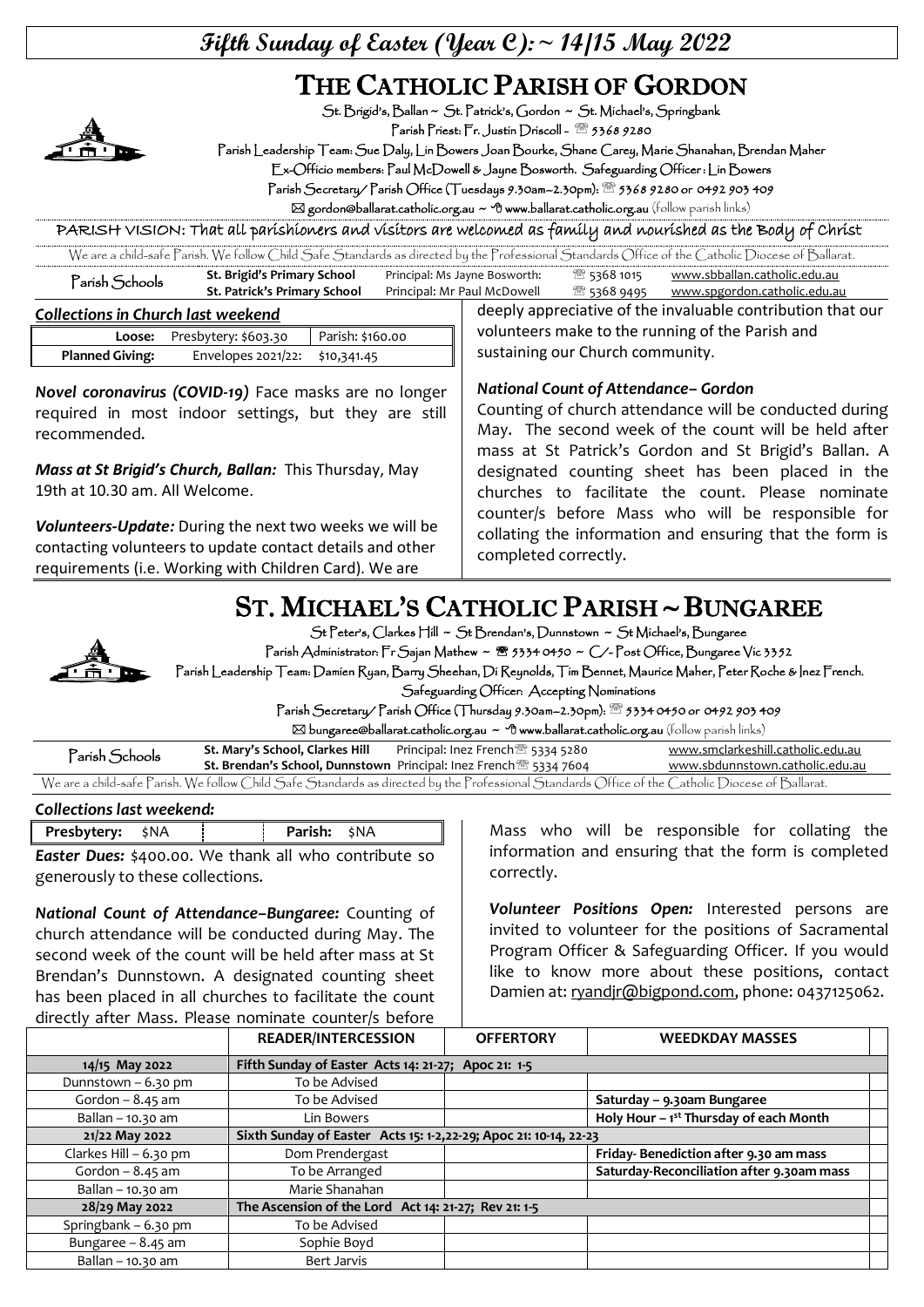| <b>LITURGIES /WEEKDAY MASSES</b>                                                 |                                                            |                        |            |                        |                        |
|----------------------------------------------------------------------------------|------------------------------------------------------------|------------------------|------------|------------------------|------------------------|
| Fr Sajan celebrates mass each weekday morning (except Mondays) - Bungaree 9.30am |                                                            |                        |            |                        |                        |
|                                                                                  | 1 <sup>st</sup> Sunday                                     | 2 <sup>nd</sup> Sunday | 3rd Sunday | 4 <sup>th</sup> Sunday | 5 <sup>th</sup> Sunday |
| Sat 6.30pm                                                                       | Dunnstown                                                  | Springbank             | Dunnstown  | Clarkes Hill           | Springbank             |
| Sun 8.45am                                                                       | Gordon                                                     | <b>Bungaree</b>        | Gordon     | Gordon                 | Bungaree               |
| Sun 10.30am                                                                      | <b>Ballan</b>                                              | <b>Ballan</b>          | Ballan     | Ballan                 | <b>Ballan</b>          |
|                                                                                  | Korobeit Sat 6.30pm ~ Creswick 8.45am ~ Daylesford 10.30am |                        |            |                        |                        |



#### *Recent Deaths:* John Ryan, Jim McEldrew

*Anniversaries:* Barry Torpy, Lillian Cullinan, Bill Deveraux, Tom Owens, Irene Coulter, Rev. Norbert Olsen, Brian and Nellie Keighrey, Ray Smith, Keith and Doris Eastwood and Mary Smith.

*We offer our prayers for the sick*: Anna Bartaska, Lyla Geary, Christine Hall, Mary Cassar, Michelle Hall, Louise Smith, George Roberts, Thelma Keating, Moira Myers, Stan Mahar, Noel Craven, Alice Gardiner and Chaiel Balcombe Jackson.

*Baptisms:* We welcome Paddy Quinlan, child of Damien and Laura, who will baptized in St Patrick's Church, Gordon and Molly Mitchell, child of Rory and Tracey, who will be baptized in St Brigid's Church Ballan this Sunday into our faith community. *Lord God, strengthen your Spirit in them, so that they may walk in the newness of life.*

*Pre-Synodal Celebration Synod of Bishops 2021-2023 Mass:* Bishop Paul Bird will celebrate Mass to acknowledge the conclusion of the first phase of the Synodal process on Sunday, May 15th at 10.30am at St Patrick's Cathedral Ballarat. All welcome to attend.

*Australian Catholic Bishops Conference Election Statement 2022:* In their statement the bishops call for 'a better kind of politics', a politics that focuses on the common good of all, especially those who struggle to participate in the community. Read the statement at https://drive.google.com/file/d/1wz1WhlUdU\_UviG5-Vhp4Jtlov9Gs4YVo/view

*National Volunteers Week: May 16-22, 2022:* National Volunteers Week (NVW) is Australia's largest annual celebration of volunteers. From May 16-22, NVW is a chance for all of us to celebrate and recognise the vital work of volunteers and to say thank you and this includes people in our parishes and agencies. The theme for NVW 2022 is *Better Together*. Volunteering brings people together; it builds communities and creates a better society for everyone. Together, through volunteering, we are changing communities for the better. We are, *Better Together.* Go to: <https://www.volunteeringaustralia.org/get-involved/nvw/nvw-resources-2/>

*National Family Week: May 15-21, 2022:* CatholicCare Victoria believes that building strong family relationships is the key to building healthy, resilient communities. Strong families give children the foundation they need to grow and the support they need to face challenges and setbacks in life. So how can parents and families build strong family relationships? Family Relationship Practitioners in Bendigo, Julia Feiss and Lisa Castles, share five important elements for creating strong families at [https://www.catholiccarevic.org.au/news/247/a-blessing-for-families.](https://www.catholiccarevic.org.au/news/247/a-blessing-for-families)

*Laudato Si' Week: 16 May -24, 2022:* As part of Catholic Earthcare's celebration of *Laudato Si'* Week will be the online screening of the newly released 'Regenerating Australia'. The short film focuses on a fictitious news segment set on New Year's Eve 2029. By examining the decade that 'could be', the film challenges us to consider how to respond to the Cry of the Earth. Bishop Ken Howell and a range of guest speakers will hold a panel discussion and question time after the film about how we can respond as Catholics in Australia. The video will be streamed via zoom. Join individually or register as a parish group. Bookings at: <https://www.trybooking.com/BZADT> (if registering for a group, only 1 person need register via Trybooking). Online event will be held on Tuesday, May 17 from 6pm –8 pm. Also, the Office for Justice, Peace and Ecology (Australian Catholic Bishops Conference) have daily Reflection Sheets that can be downloaded a[t https://socialjustice.catholic.org.au/2022/03/21/laudato-si-week-resources/](https://socialjustice.catholic.org.au/2022/03/21/laudato-si-week-resources/)

*St Vincent de Paul Conference Support Administration Assistant:* Position (30 hrs per fortnight) for a Support Administration Assistant in Ballarat with the Northwestern Central Council. Applications close 22 May. Go to: <https://svdpvic.applynow.net.au/jobs/SVDP6130-conference-support-administration-assistant> for more information.

*Aboriginal Catholic Ministry Victoria online event – May 25:* Sherry Balcombe, Manager of Aboriginal Catholic Ministry Victoria, will be guest speaker via zoom on May 25 at 7.00pm. Sherry will present a brief overview of Aboriginal culture and spirituality and how it relates to today's world. This event is hosted by the Justice Action Group of St Mary of the Cross, Mordiallic and Aspendale during National Reconciliation Week (May 27 – June 3). Register at: <https://caritas.zoom.us/meeting/register/tZUocemorz4tG92p9QQV4fQyLFak4guWhFYF>

*Alive in the Spirit 2022 – Virtual Conference:* For more information and to register go t[o https://aliveinthespirit.com.au/](https://aliveinthespirit.com.au/)